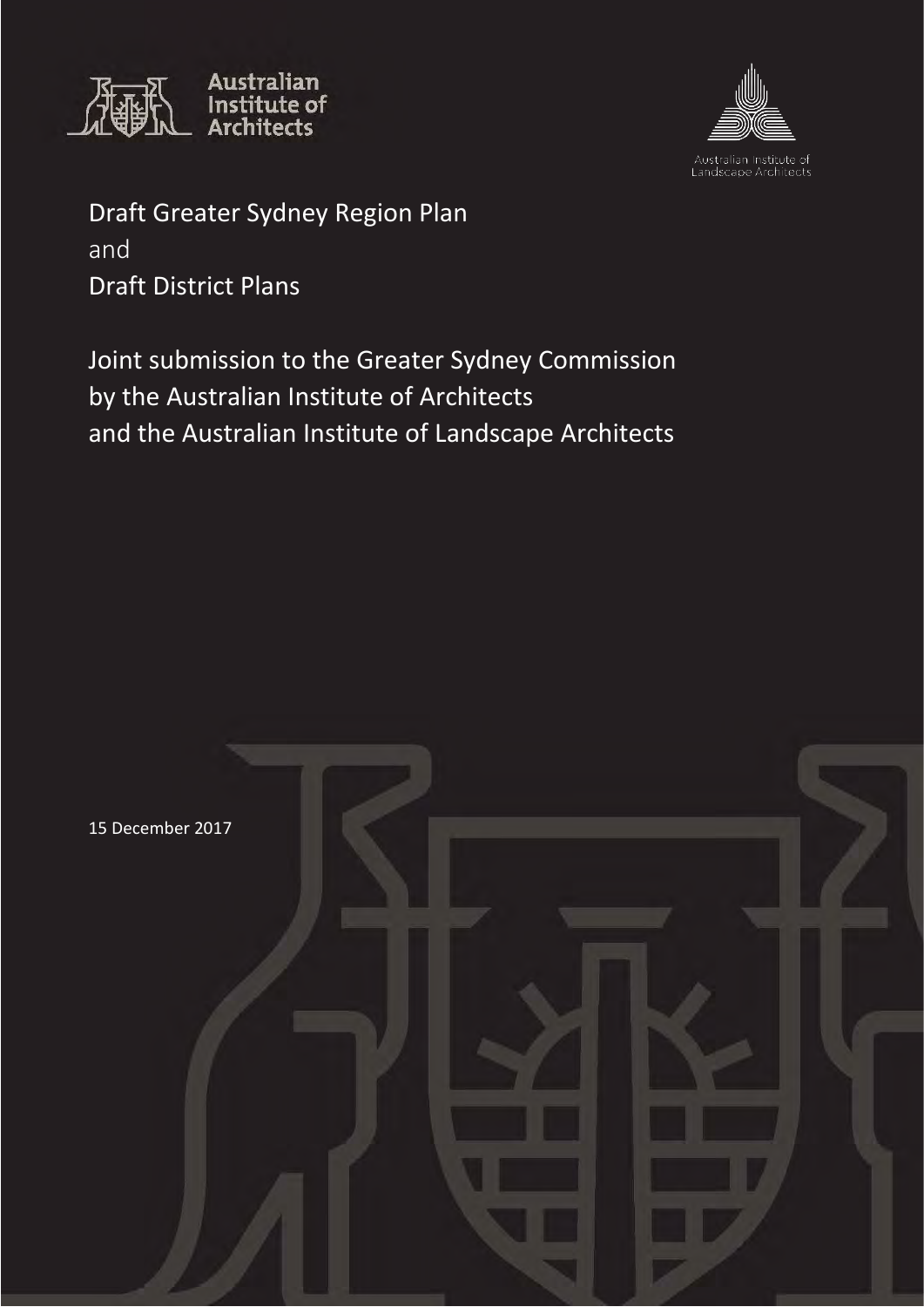# **Overview**

The Australian Institute of Architects and the Australian Institute of Landscape Architects (the Institutes) appreciate the opportunity to comment on the above documents ("The Plan") on behalf of 11,000 members of AIA and 3000 members of AILA, around one third of which reside in NSW.

Liaison with the Greater Sydney Commission and other agencies during the consultation process has been extremely helpful in framing this response. During this period, the Institutes have as well as liaised with the NSW Planning Institute of Australia (PIA) who have made a separate submission. This collaboration represents a significant proportion of the of the combined built and natural environment professions of NSW.

We are extremely heartened with the introduction of this plan. The principle of producing it at all is to be commended and is at least as important as its content. We support the approach of its 20-year outlook and 40-year vision, and add that a robust bipartisan governance structure is essential if such a plan is to survive the election cycles.

Now that we have a Plan – and it is a good one – the key question turns to how we deliver it. What does success look like? How do we know when we have done well? How do we know when we are not doing well? Like any enterprise with a strategic plan, for it to be effective, it needs to be supported by certainty, predictability, and accountability, all of which we believe can be provided if there is set in place **metropolitan governance with the authority to deliver**.

To address these questions our response is structured as follows:

- 1. Metropolitan Governance
- 2. Draft Greater Sydney Region Plan
- 3. Draft District Plans

For each of the above, a concise series of recommendations are proposed. These can be incorporated by both the Greater Sydney Commission as well as Transport for New South Wales in their respective documents prior to finalisation. Wherever possible, recommendations are referenced to stated objectives, strategies or actions.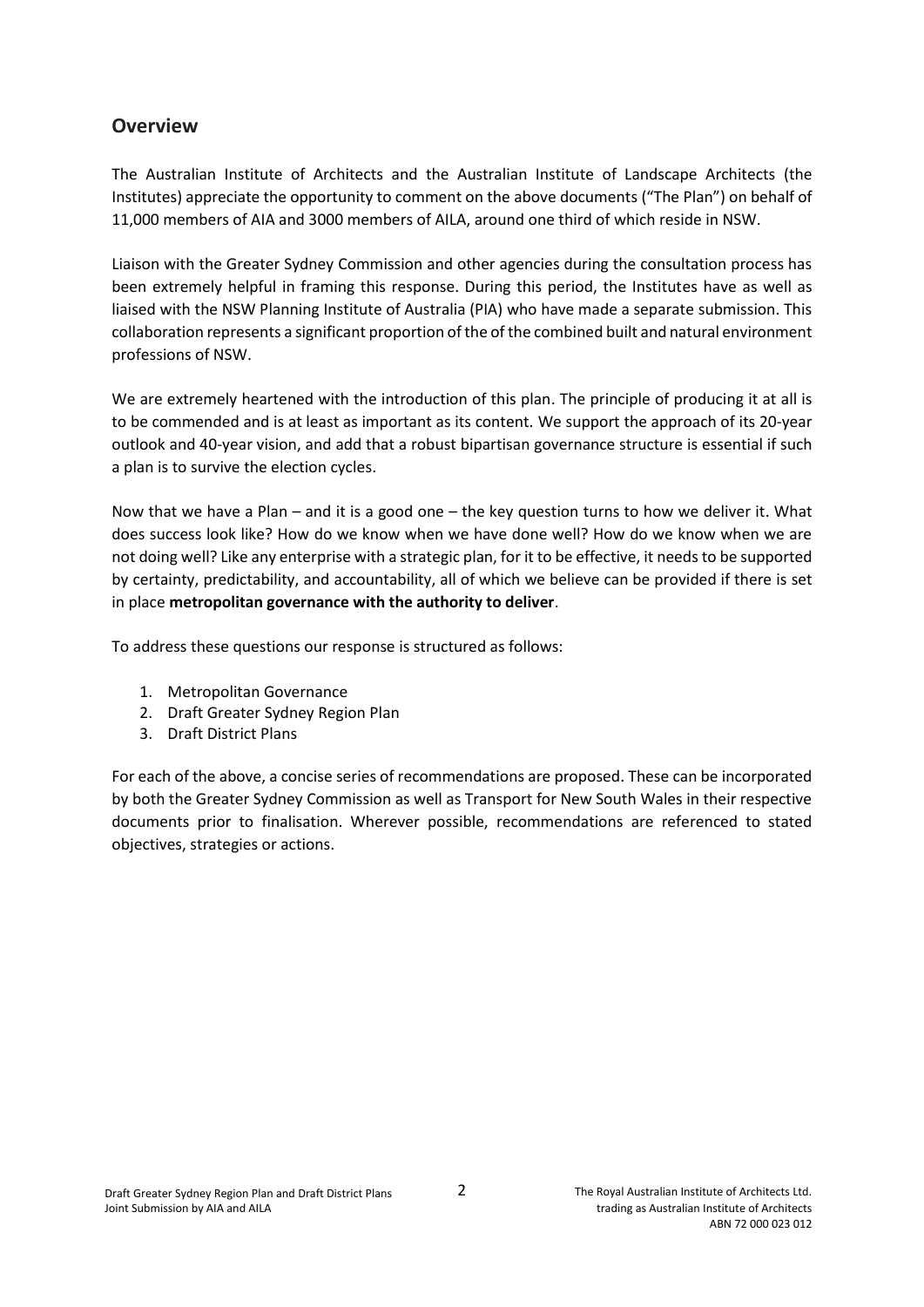# **1. Metropolitan Governance**

### **1.1 Implementation**

*Objective 39: A collaborative approach to city planning*

*Action 13: Work with the NSW Department of Planning and Environment to develop its role in peer reviewing key land use infrastructure plans prepared by NSW Department of Planning and Environment to provide assurance to the community that robust planning is being undertaken across Greater Sydney consistent with the directions, priorities and objectives of the District and Region Plans.*

Consistent with previous submissions, the Institutes strongly support metropolitan level governance as being critical to the future of both Sydney and the broader metropolitan region. As we move from the strategic planning phase to implementation, this level of integrated planning and delivery will become even more critical and must continue.

Implementation constitutes only two of the forty objectives of the Plan. Whilst this is understandable for a Plan that is under development, now that we have a one, the question is which agency will be commissioned to deliver it? Whilst the objectives articulate principles which we wish to affirm, they are generally silent on the question of *who will deliver this Plan?*

International experience suggests that a strong and cohesive level of metropolitan governance is required to deliver and implement such a vision. The establishment of the Greater Sydney Commission is a very welcome initiative and we believe it will now be essential as part of the NSW Government's implementation of both the Greater Region and District Plans.

- **Recommendations 1.1.1 Empower the Greater Sydney Commission to deliver Our Greater Sydney, conceivably as the 'Greater Sydney Authority'**. They should be commissioned to report directly to the Department of Premier and Cabinet. Equip the Greater Sydney Authority with legislative powers to identify and amend lower order statutory plans within the hierarchy of plans, such as LEP's, where they do not align or support the objectives of OGS, and to direct stronger collaboration between local government and State Government agencies for the purposes of achieving the objectives of the Plan.
	- **1.1.2 Expand the role of the Greater Sydney Commission to include that of an ombudsman.** There is currently no obvious recourse for non-compliance with District Plans. With the complexity of agencies involved in the planning and delivery of Greater Sydney, there is a clear need for an independent and higher-order agency that has the capacity to direct in accordance with the principles of an established plan.
	- **1.1.3 Charge the Greater Sydney Commission with the approval authority for Local Environmental Plans.** This power has been delegated back to the Department of Planning and Environment. We recommend that this power should be returned to the Greater Sydney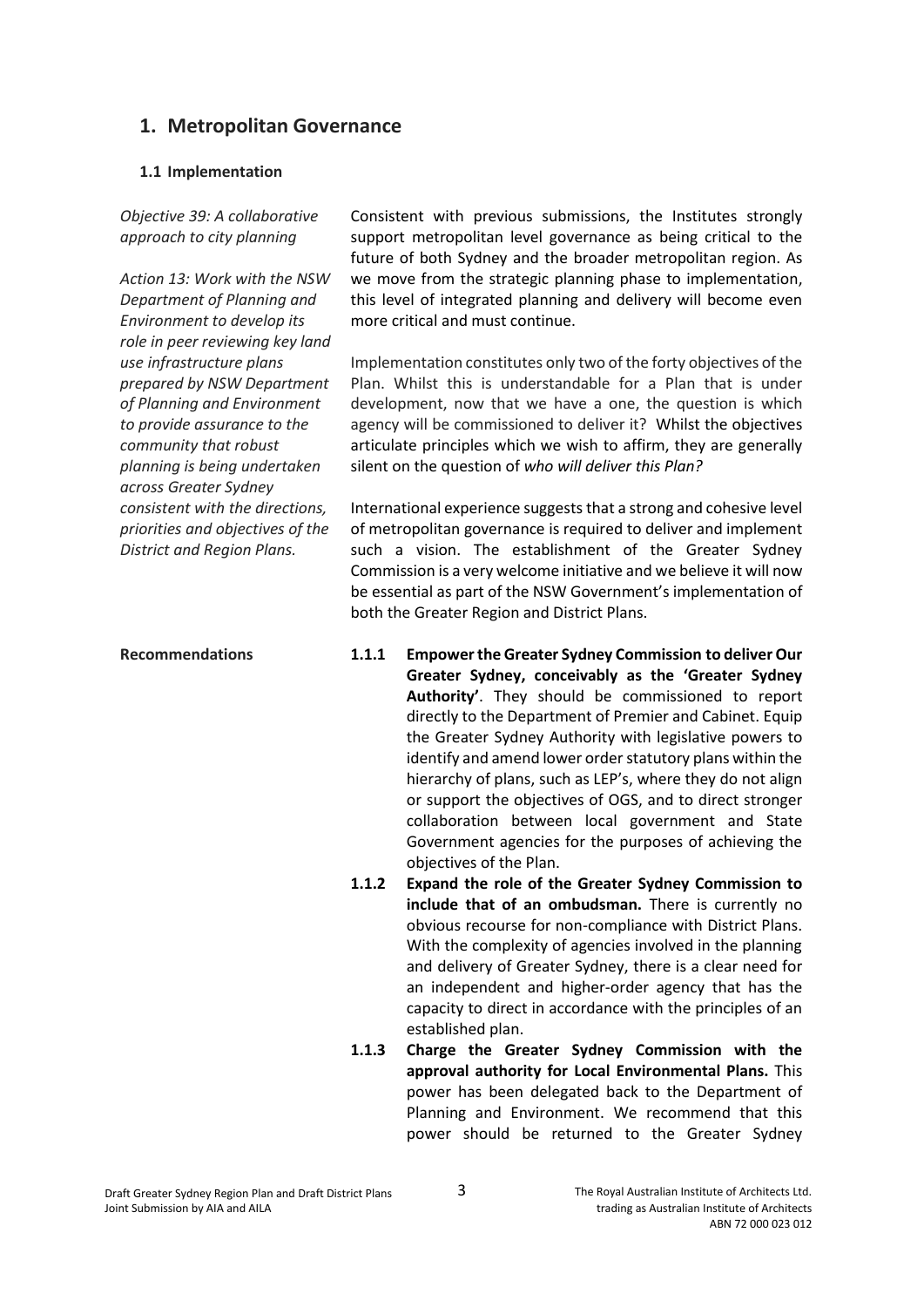Commission to ensure the statutory controls properly align with the place-based strategic plans.

| Objective 40: Plans refined by<br>monitoring and reporting<br>Action 14: Report on actions |                                                                                                                                                                                                                                                                                                                                                                                                                                                                                                                                                                                                                                                                                                                                                   | In general, the Plan metrics (Table 6: Metrics to monitor the Plan)<br>are broad. Whilst it is important that metrics are quantitative,<br>they should also be qualitative.                                                                                                                                                                                                   |
|--------------------------------------------------------------------------------------------|---------------------------------------------------------------------------------------------------------------------------------------------------------------------------------------------------------------------------------------------------------------------------------------------------------------------------------------------------------------------------------------------------------------------------------------------------------------------------------------------------------------------------------------------------------------------------------------------------------------------------------------------------------------------------------------------------------------------------------------------------|-------------------------------------------------------------------------------------------------------------------------------------------------------------------------------------------------------------------------------------------------------------------------------------------------------------------------------------------------------------------------------|
|                                                                                            | The Greater Sydney Commission is developing data collection<br>methodologies across a number of metrics. This is being pursued<br>with local government for consistency and to assist local<br>governments to develop their plans. We strongly support this<br>initiative so that meaningful targets may be set and proper<br>feedback is possible. It is critical that this data is made publicly<br>accessible so that it may inform good decisions more widely and<br>gain community trust. This is international best practice in 'Just'<br>Smart City Planning where the community is strongly engaged<br>through Digital Master Plans. New York has had such plans since<br>2011, Barcelona since 2012, Hong Kong and Singapore since 2015. |                                                                                                                                                                                                                                                                                                                                                                               |
| <b>Recommendations</b>                                                                     | 1.1.4<br>1.1.5                                                                                                                                                                                                                                                                                                                                                                                                                                                                                                                                                                                                                                                                                                                                    | Make Data and Metrics transparent. Data and evidence<br>that underpins and informs design and planning must be<br>publicly accessible to promote community trust and<br>engagement. Metrics must be explicit and detailed<br>enough to be meaningfully monitored and assist in<br>refining plans and policy over time.<br>Measure quality of metrics as well as quantity. The |

- 'annual survey of community sentiment' could be a common measure for each of the 10 Directions.
- **1.1.6 Apply continuous improvement.** Iteratively develop the plan in coordination with the development of key growth areas, for example the Western Sydney Airport. Provide frequent updates and releases no less than one year apart.

### **1.2 Integration with NSW Government Policy**

**Comment** The Plans in their current form make only passing reference to current and developing Government policies, in particular *Better Placed*, *Greener Places* (currently in draft), and *Beyond the Pavement*. The purpose and objectives of these policies carry across many elements of the Plans and are intrinsic to an integrated planning approach. They should be elevated in their status within the Plans.

> The Plans should also be consistent with the principles established within these policies, each of which encourage and support an integrated approach to the design of the city.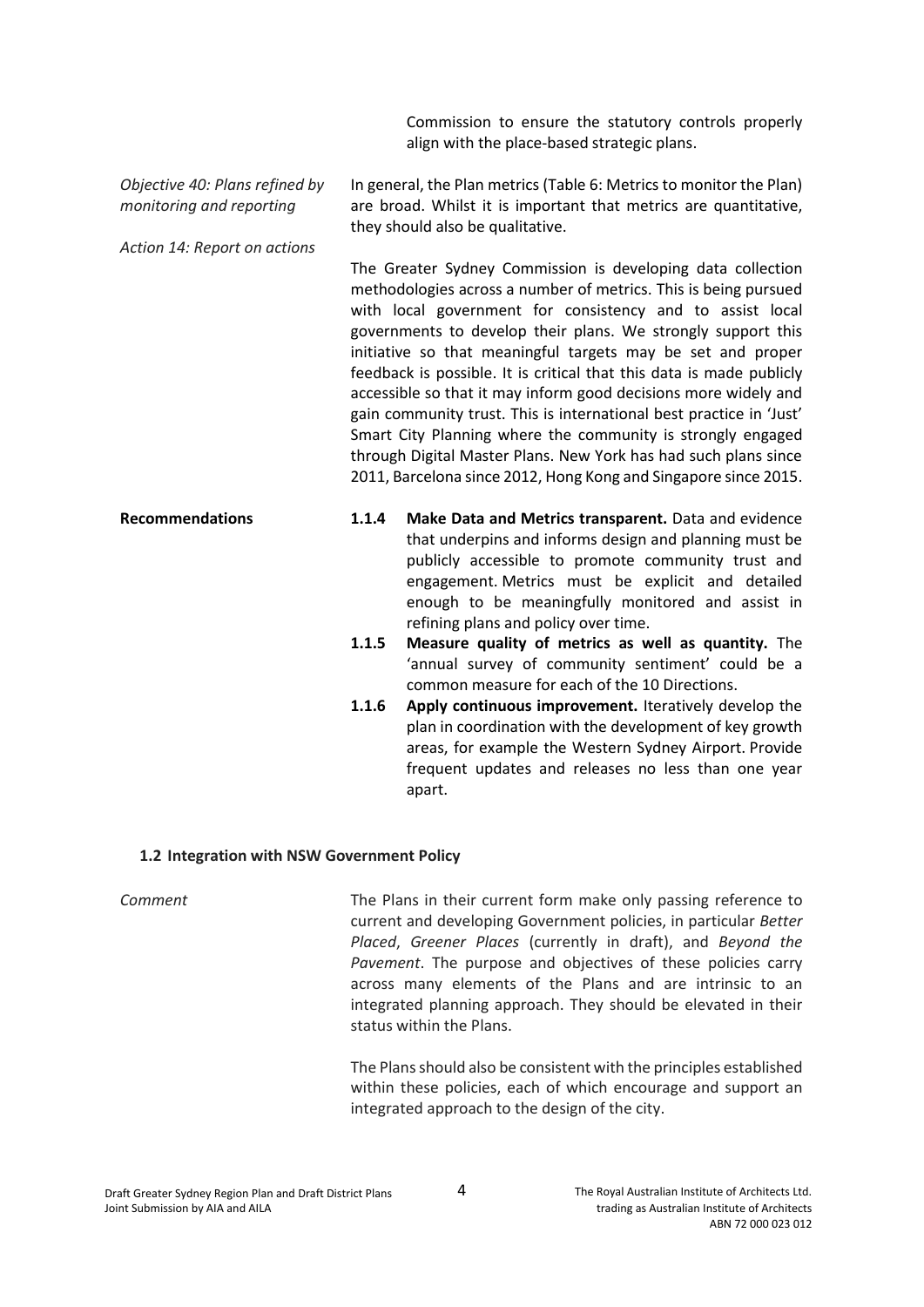- **Recommendations 1.2.1 Call up NSW Government policies** (including *Better Placed*, *Greener Places*, and *Beyond the Pavement*) **in the Plan(s)**. The use of relevant instruments (or their replacements) should also be applied to local plans.
	- **1.2.2 Change references to** *Better Placed* **from a 'strategic' design policy to an 'integrated' design policy for the Built Environment of New South Wales.**

### **1.3 Supporting local government**

*Comment* Working with local government and other agencies on collaboration areas is a key focus as this is clearly an implementation project in itself. We support this ongoing process of local/ state government collaboration. A fundamental Greater Sydney Commission strategy is to set the framework, then allow local government agencies to develop their plans with Greater Sydney Commission support. Quality high level guidance for precinct planning is important.

> This guidance needs however to be global as well as local, and local governments need to develop in-house place-based/ precinct scale design skills. Parramatta for example, (along with a number of other Councils) has employed a City Architect and has the skills needed. Not all local governments are in the same position. We recommend that local governments with strategic centres allocate sufficient funds to employ the resources needed to provide quality advice for their context(s), that is in line with the overarching framework of the Plan.

**Recommendations 1.3.1 Require City Architects and City Landscape Architects for each LGA covered by the Plan.**

> **1.3.2 Prepare a policy or guideline should be prepared for councils to guide urban renewal and development of urban centres.**

### **1.4 Communication**

**Comment** Comment We know that the best way to ensure support for a plan that has involved this level of consultation is to continue to galvanise community support for its delivery. Unless the plan is owned by the community, it will struggle to succeed.

**Recommendation 1.4.1 Develop a strong 'Communications with the Community' plan, and the resources to put it into effect.**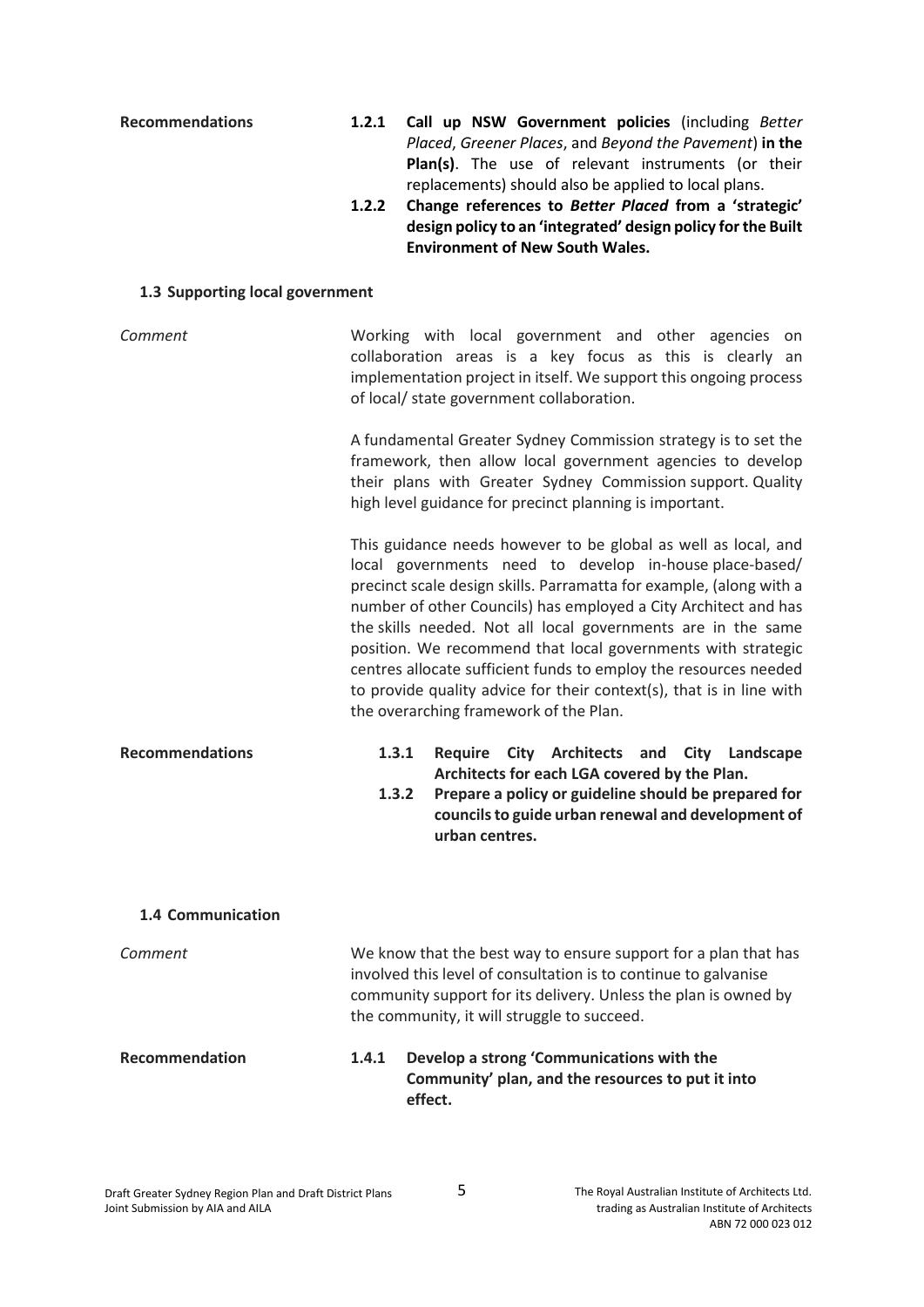# **2. Draft Greater Sydney Region Plan**

## **2.1 A city for people**

*Objective 6: Services and infrastructure meet communities' changing needs*

**Recommendation 2.1.1 Deliver enhanced community infrastructure in areas of intensification.** Affordable housing, schools, community facilities and open space should be delivered as part of proposed up-zonings.

## **2.2 A city of great places**

| Objective 12: Great places that<br>bring people together | The delivery of a city of great places requires a coherent,<br>collective and integrated approach, not a series of projects-by-<br>agency. Binding it all together at the level of tangibility is what we                                                                                                                                                                                                                                                                                                 |                                                                                                                                                                                                                                                                                                                                                                  |  |
|----------------------------------------------------------|-----------------------------------------------------------------------------------------------------------------------------------------------------------------------------------------------------------------------------------------------------------------------------------------------------------------------------------------------------------------------------------------------------------------------------------------------------------------------------------------------------------|------------------------------------------------------------------------------------------------------------------------------------------------------------------------------------------------------------------------------------------------------------------------------------------------------------------------------------------------------------------|--|
| Strategy 12.1: Deliver great<br>places by:               | know as urban design.                                                                                                                                                                                                                                                                                                                                                                                                                                                                                     |                                                                                                                                                                                                                                                                                                                                                                  |  |
| []                                                       | To this end we note that there are no real guidelines or guidance<br>in the documents that identify and require urban design quality.<br>It seems assumed that local government will develop these.<br>Whilst this is important so that there is no one-size-fits-all<br>approach to urban design within Greater Sydney, it is important<br>that local governments are supported, and that there are<br>consistent principles in place to help the constituent districts of<br>the city to hang together. |                                                                                                                                                                                                                                                                                                                                                                  |  |
| <b>Recommendations</b>                                   | 2.2.1                                                                                                                                                                                                                                                                                                                                                                                                                                                                                                     | excellence in place<br>Deliver<br>design<br>making,<br>specifically at the Precinct and Town Centre Scale.<br>Continue to support Parramatta, improve existing<br>Liverpool, Penrith, Blacktown and Campbelltown<br>centres, and over time, develop new town centres as<br>part of the South Creek Corridor, connected by public<br>transport to Badgerys Creek. |  |
|                                                          | 2.2.2                                                                                                                                                                                                                                                                                                                                                                                                                                                                                                     | Provide technical support for place-based planning.<br>Develop policy tools and programs to support place<br>making, including urban centres design guidelines<br>(similar to the Apartment Design Guide), assistance to<br>local government with formulation of scope of<br>structure plans and town centre master plans.                                       |  |
|                                                          | 2.2.3                                                                                                                                                                                                                                                                                                                                                                                                                                                                                                     | Reference directly Better Placed, Greener Places,<br>and Beyond the Pavement. (Refer 1.2.1 above)                                                                                                                                                                                                                                                                |  |

*Objective 13: Environmental heritage is conserved and enhanced*

We understand that the only protection for heritage items is through current LEPs, and that the Greater Sydney Commission has no authority in this area. This is a significant issue as heritage fabric is fundamental to preserving culture and the significance of places, including desirable, diverse centres that attract jobs.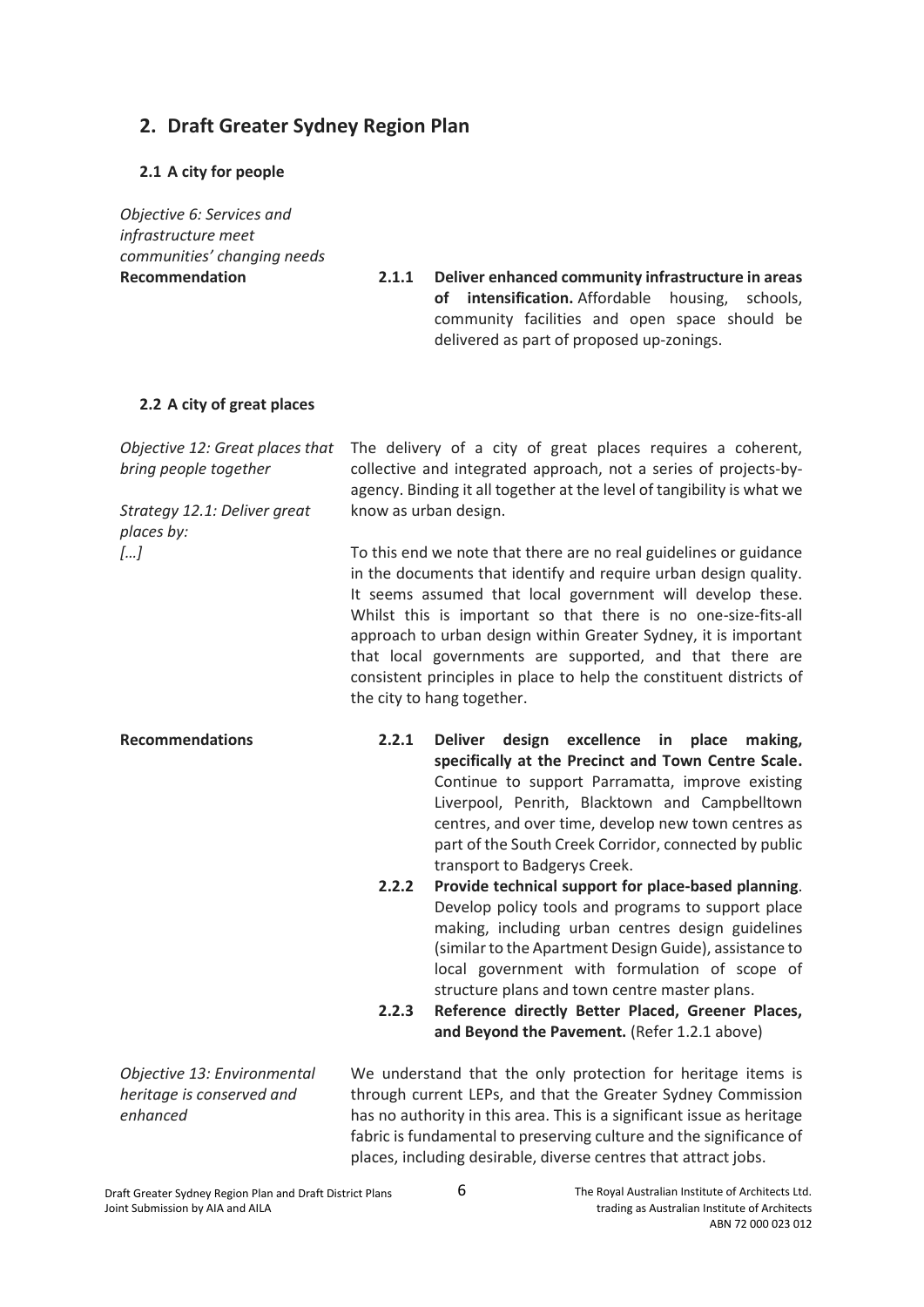**Recommendation 2.2.4** Introduce stronger mechanisms for the protection of heritage items within the area covered by the Plan.

### **2.3 A well connected city**

*Objective 14: A metropolis of three cities – integrated land use and transport creates walkable and 30-minute cities*

*Strategy 14.1: Integrate land use and transport plans to deliver the 30-minute city*

*Strategy 14.2: Investigate, plan and protect future transport and infrastructure corridors*

The vision of a 'half hour' city, where all citizens enjoy a similar journey to work and other places, is strongly supported by the Institutes, as it addresses social, economic, and environmental equity, and promises a comprehensive and explicit approach to sustainability. The specific targets of improving the percentage of those within 30 minutes from a metropolitan centre from 39%, to 64% by 2036, and 71% by 2056, are also strongly supported.

Such a city cannot however be achieved without *significantly improved* transport. The simultaneously released Draft Transport Strategy provides such an opportunity if mass transit as a form of travelling to work is prioritised over the private vehicle. The task of moving freight, trades and emergency services is a separate aspect to transport that needs to address the form and function of the city also. We need a transport transformation, and not just in the form of a strategy, but a fundamental commitment to the investment required to move people and goods and services around the city in a way that contributes to its liveability and productivity.

- **Recommendations 2.3.1 Prioritise transport infrastructure and provide financial commitment to deliver it.** Public transport funding and delivery should be brought forward as necessary.
	- **2.3.2 The future transport strategy (***Future Transport 2056)* **should action a reimagined 'Traffic Committee' as a 'Place Committee'.** The existing committee should be dissolved or reworked with the transport hierarchy (pedestrians, cyclists, public transport, delivery vehicles, taxis, private vehicles) mandated in their purpose with the quorum held by public transport, walking and cyclist representatives.

*Objective 17: Regional transport is integrated with land use*

**Recommendation 2.3.3 Develop a Regional Metropolitan Structure**. Strongly integrate OGS with the Hunter and Illawarra by high speed rail links to create a Greater Metropolitan Region similar to international best practice.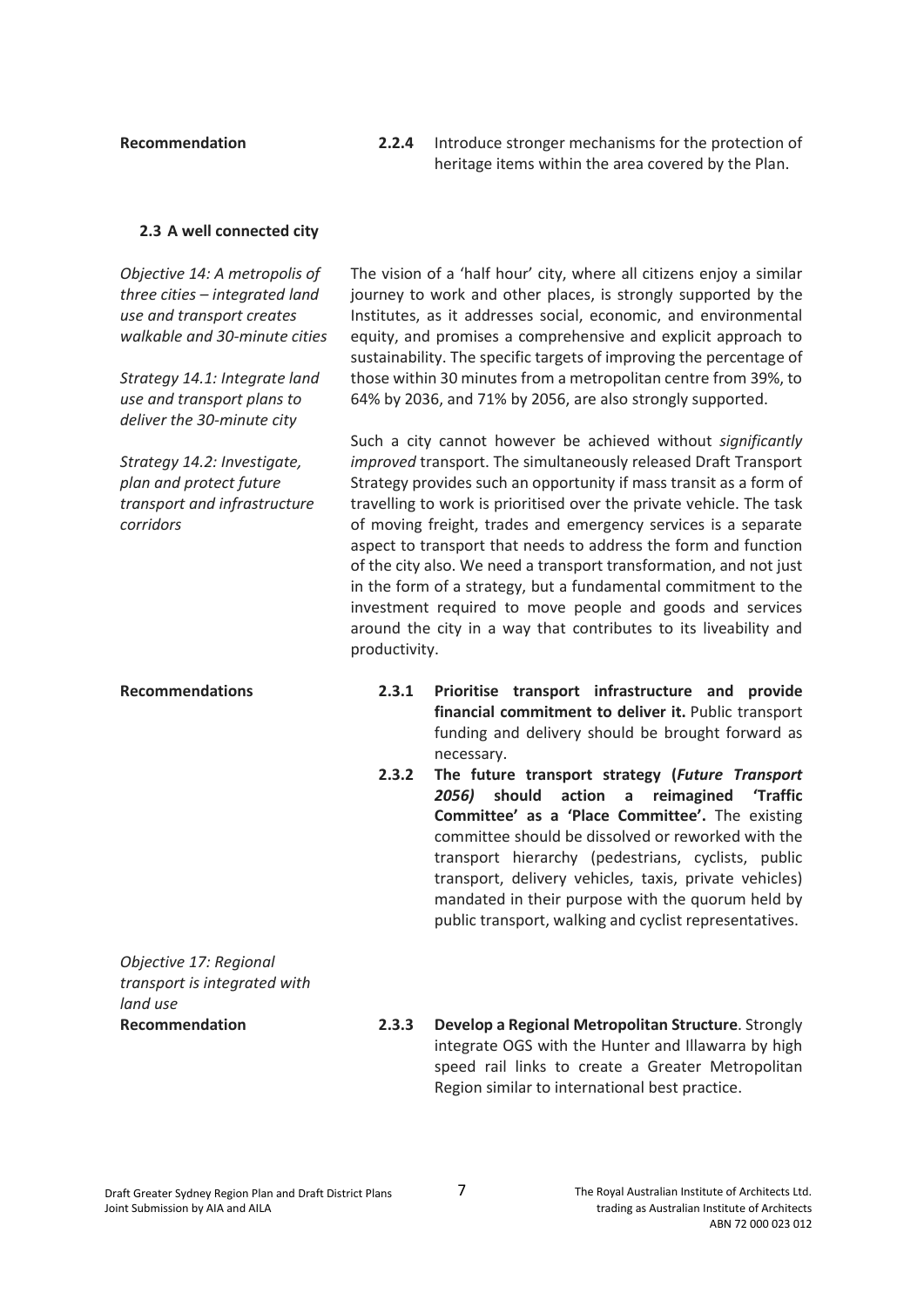### **2.4 Jobs and skills for the city**

*Objective 20: Western Sydney Airport and Badgerys Creek Aerotropolis are economic catalysts for Western Parkland City*

**Recommendation 2.4.1 Establish a Western Sydney Airport Development Corporation**, or similar, to oversee the development of this new precinct.

### **2.5 A city in its landscape**

*Objective 26: A cool and green parkland city in the South Creek corridor Action 11: Develop and implement the South Creek Corridor Plan* How does the South Creek Area mesh with the Parkland City structure? This important initiative should be upfront in the structure plan, as with the Nepean River and Western Sydney Parklands, it will largely shape the image and identity of this place. **Recommendation 2.5.1 Include South Creek urban design principles in the District Plans, Local Plans and DCP's as well as state government plans.**

*Objective 30: Urban tree canopy cover is increased*

*Strategy 30.1: Expand urban tree canopy in the public realm*

The tree canopy is an excellent strategy and is strongly supported by the Institutes. This must be understood however as a collective responsibility, in which the public domain is the lead partner to plantings in private yards.

- **Recommendations 2.5.2 Include a statement supporting the use of native species from the locality or region in all development**, unless the objectives of the project or design require alternative species.
	- **2.5.3 Include a statement in the Plan that requires all development adjoining or incorporating a road or street or car park to include the provision of shade trees in the developed area.** This will have far reaching effects on liveability and the cooling of our urban areas.

*Objective 32: The Green Grid links parks, open spaces, bushland and walking and cycling paths* The Institutes support the concept of the Green Grid. The Marrickville Greenway is an excellent example of a joint public and community initiative. The Rouse Hill Regional Park expansion is also an excellent example of considering the future and the need for large scale open space. A statement supporting this extension should be made in the Plan.

> We support the Plan's initiative to ensure that riparian corridors are kept in public ownership. This is currently not the case in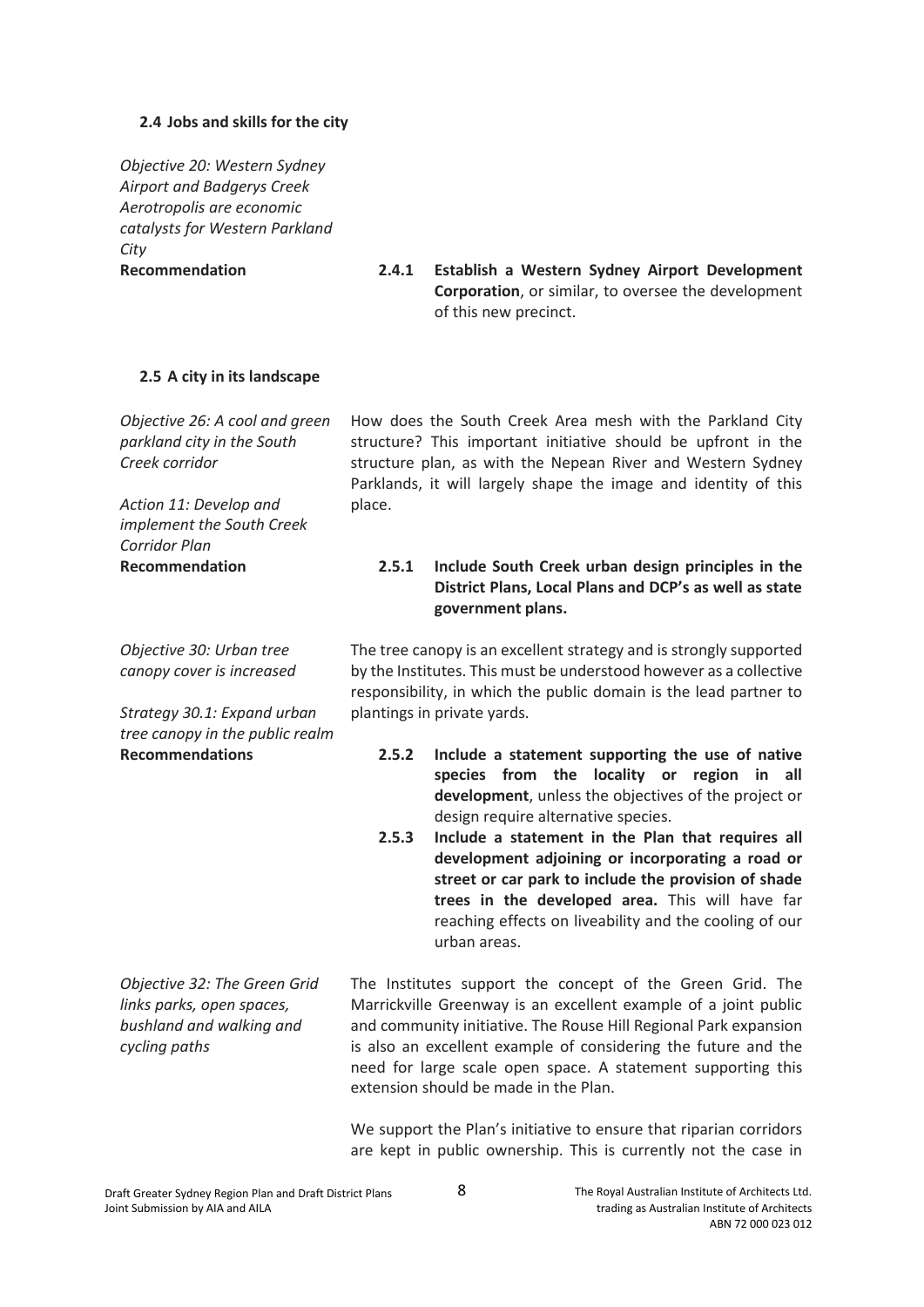significant growth areas including the Growth Centres where there is insufficient funding, which raises the question  $-$  who is now funding acquisition and maintenance? Local governments do not have the funds.

- **Recommendations 2.5.4 Implement the Green Grid with quality public open space that is of high usability, and strategically located near growth centres.** Green linkages are not enough to create liveable environments.
	- **2.5.5 Include in forward financial planning must include provision for maintenance of the green spaces that form part of the Green Grid.**
	- **2.5.6 Reference directly Greener Places.** (Refer 1.2.1 above)

### **2.6 A resilient city**

*Objective 38: Heatwaves and extreme heat are managed*

**Recommendation 2.6.1 Reference and draw upon the research of 'Cooling Western Sydney'**,\* which notes that *'while greenery does have a cooling effect, the study shows the most effective urban heat technologies use a combination of water-based technologies including fountains in conjunction with cool material technologies such as cool roofs and pavements'*. (\* *Cooling Western Sydney*. A strategic study on the role of water in mitigating urban heat in Western Sydney. © Sydney Water Corporation 2017. Reference from p.3)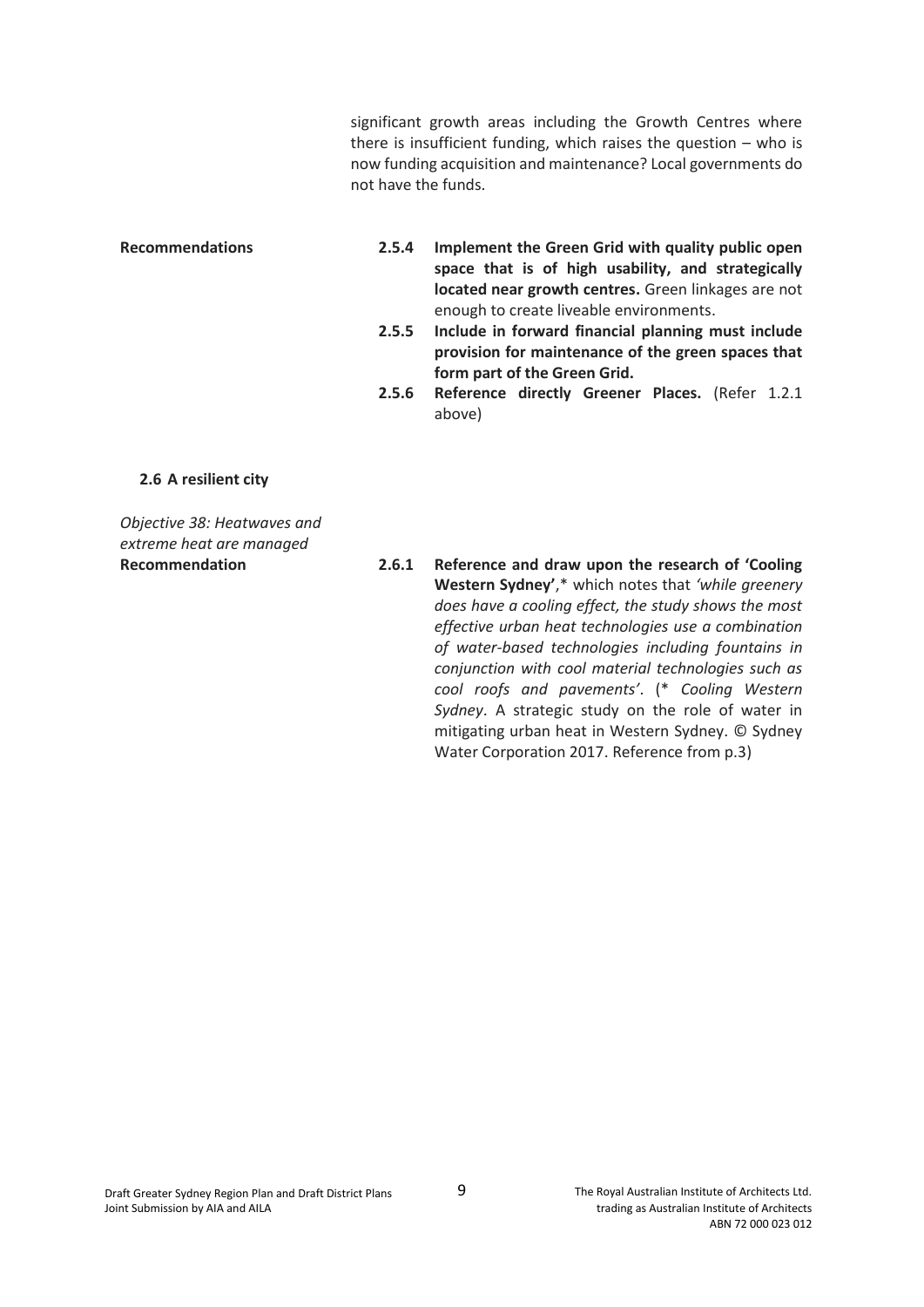# **3. Draft District Plans**

## **3.1 A city of great places**

*Planning Priorities E6, C6 [….]: Creating and renewing great places and local centres, and respecting the District's heritage*

Place based precinct planning is essential to create centres and places that attract people and jobs. A high level of urban design must create the framework to achieve good density. The lack of high quality places and centres in Western Sydney must be addressed if the jobs and other services required for the 30 Minute City are to be achieved.

The following recommendations can be incorporated into the District Plans.

**Recommendations 3.1.1 Include the seven objectives of** *Better Placed***, the NSW Government's integrated design policy, in the District Plans, together with a requirement that all Local Plans address each objective:**

- Better Fit built form that responds to context and integrates with place
- Better Performance development that is sustainable
- Better for Community diverse and inclusive developments
- Better for People a public and private domain that is liveable
- Better Working develop buildings and spaces that can adapt to rapid change
- Better Value Value for the community
- Better look and feel Built design quality
- **3.1.2 Require place-based precinct plans in all strategic and major centres.** The Greater Sydney Commission should collaborate with the local council and relevant agencies to develop these precinct plans.
- **3.1.3 Do not approve up-zonings within strategic and major centres prior to the completion of precinct plans.**
- **3.1.4 Require precinct plans to forward plan so that agency initiatives such as light rail, schools, health facilities, etc. are properly integrated before they become 'agency projects' where changes cannot in reality be made.**
- **3.1.5 Ensure each local government area has sufficient urban design expertise.** The Greater Sydney Commission or another body should provide additional resources where this is lacking (refer 1.3.2 above).
- **3.1.6 Require the appointment of a City Architect and/or City Landscape Architect in all LGA's that include strategic and/ or local centres** (refer 1.3.1 above).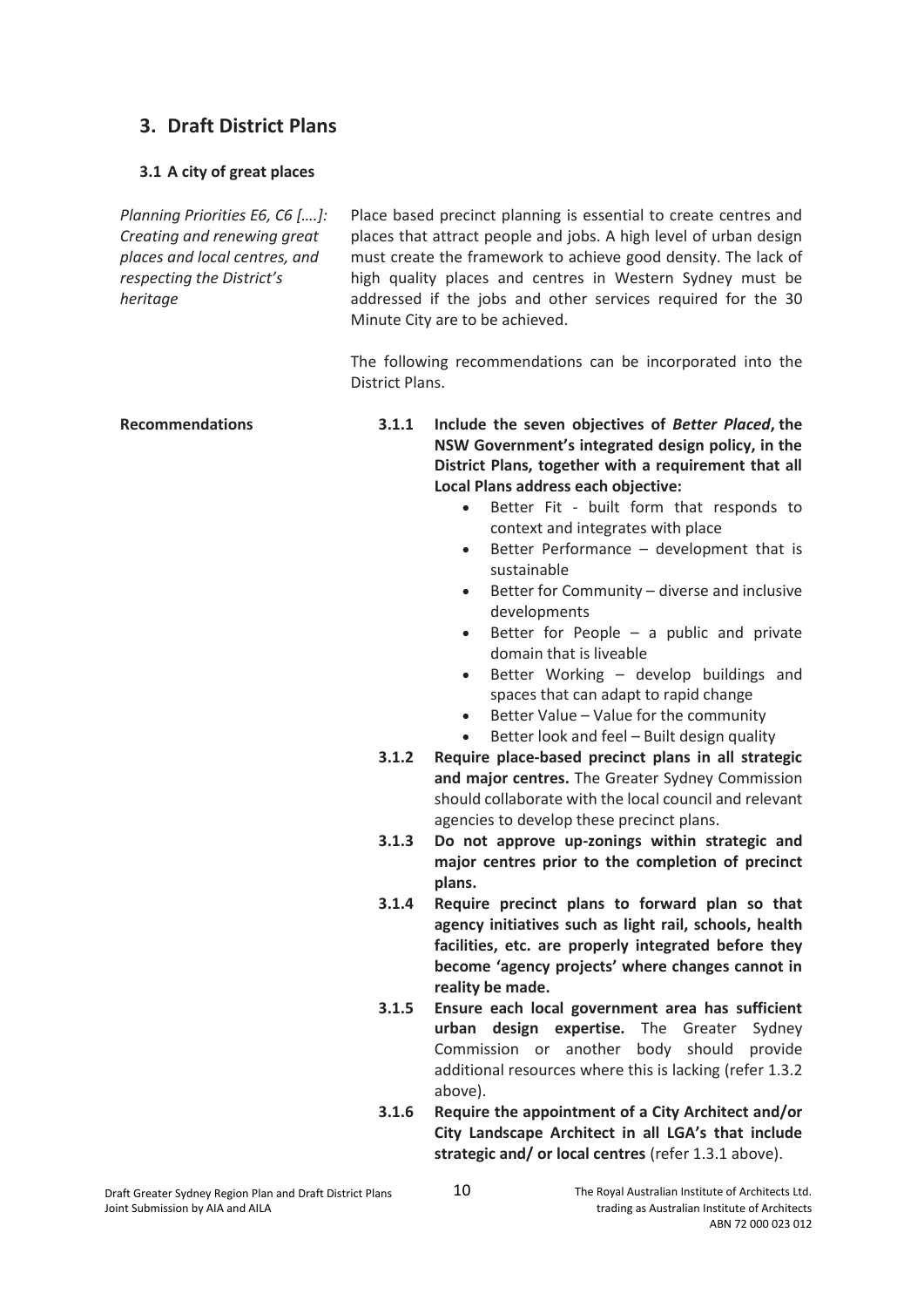- **3.1.7 Support the engagement of registered architects and landscape architects as well as planners in the translation of the Plan into LEPS and state policies.**
- **3.1.8 Subject all precinct scaled plans including Collaboration Areas and Priority Precincts to public participation.** The community must be effectively involved in the conversation.
- **3.1.9 Include in precinct plans the improvement of amenity to accompany urban intensification – bigger and better, not just bigger and bigger.** Precinct plans should include consideration of:
	- Mass transit
	- Walkability small fine grain blocks
	- Social infrastructure schools, health, community facilities
	- Green open space and recreation facilities
	- Built form in scale with the public realm including the street
	- Built form design excellence

### **3.2 Housing the City**

*Planning Priorities E5, C5 [….]: Providing housing supply, choice and affordability with access to jobs and services*

Reference: Density Done Well - SEPP 65 – The Apartment Design Guide (ADG)

The ADG is intended to guide the improvement of residential apartment development. ADG Section 2D: Floor Space Ratio recommends a net density of approximately 3:1 for urban blocks in the order of  $9 - 12$  storeys – net densities beyond this tend to be high-rise tower dominated and can create poor urban environments, lacking sun and pedestrian amenity. Such environments are not generally liked by the community and create significant concern and increasingly protest.

The Institutes believe that greater height requires rigorous masterplanning and significant and special amenity offer to offset the negative impacts of towers. Special high-density centres like Broadway/ Railway Square illustrate how this can be achieved. However, there are many current examples across Greater Sydney where integrated design and place based planning has been ignored. Generally, a street scale urban form where towers do not dominate can achieve the densities required while creating the high-quality environments the community expects.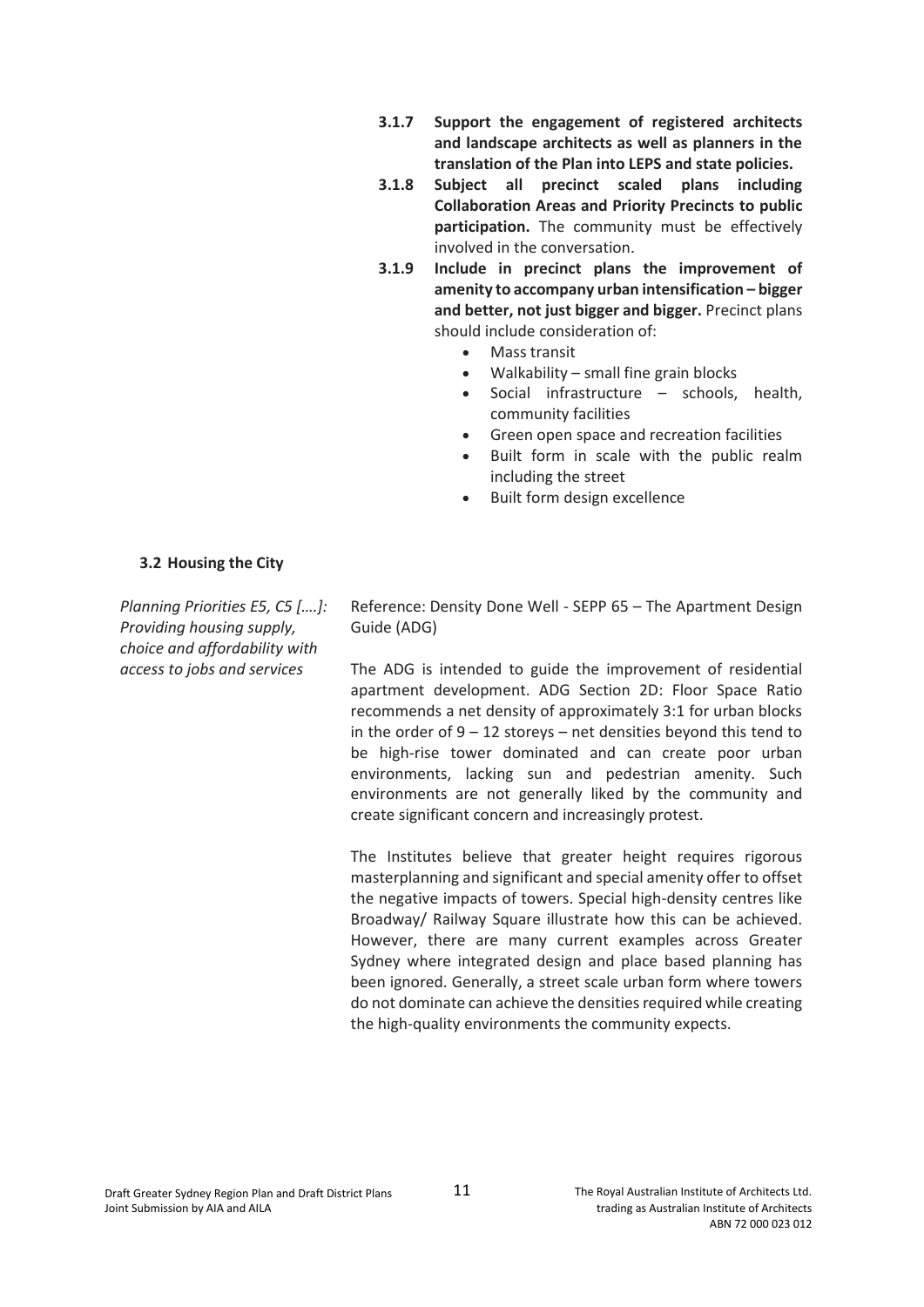- **Recommendations 3.2.1 Incorporate the following key elements of the Apartment Design Guide into planning for centres:**
	- Appropriate response to context and place
	- Integrate the site with its precinct
	- Integrate the development with the public domain and street scale
	- Design for building amenity
	- Design excellence processes

We thank the Greater Sydney Commission for their work, and for the opportunity to provide these comments on the Plan.

Yours faithfully

Alen Clean

Andrew Nimmo **NSW Chapter President** Australian Institute of Architects

Javeth Glas

Gareth Collins **Immediate Past NSW President** Australian Institute of Landscape Architects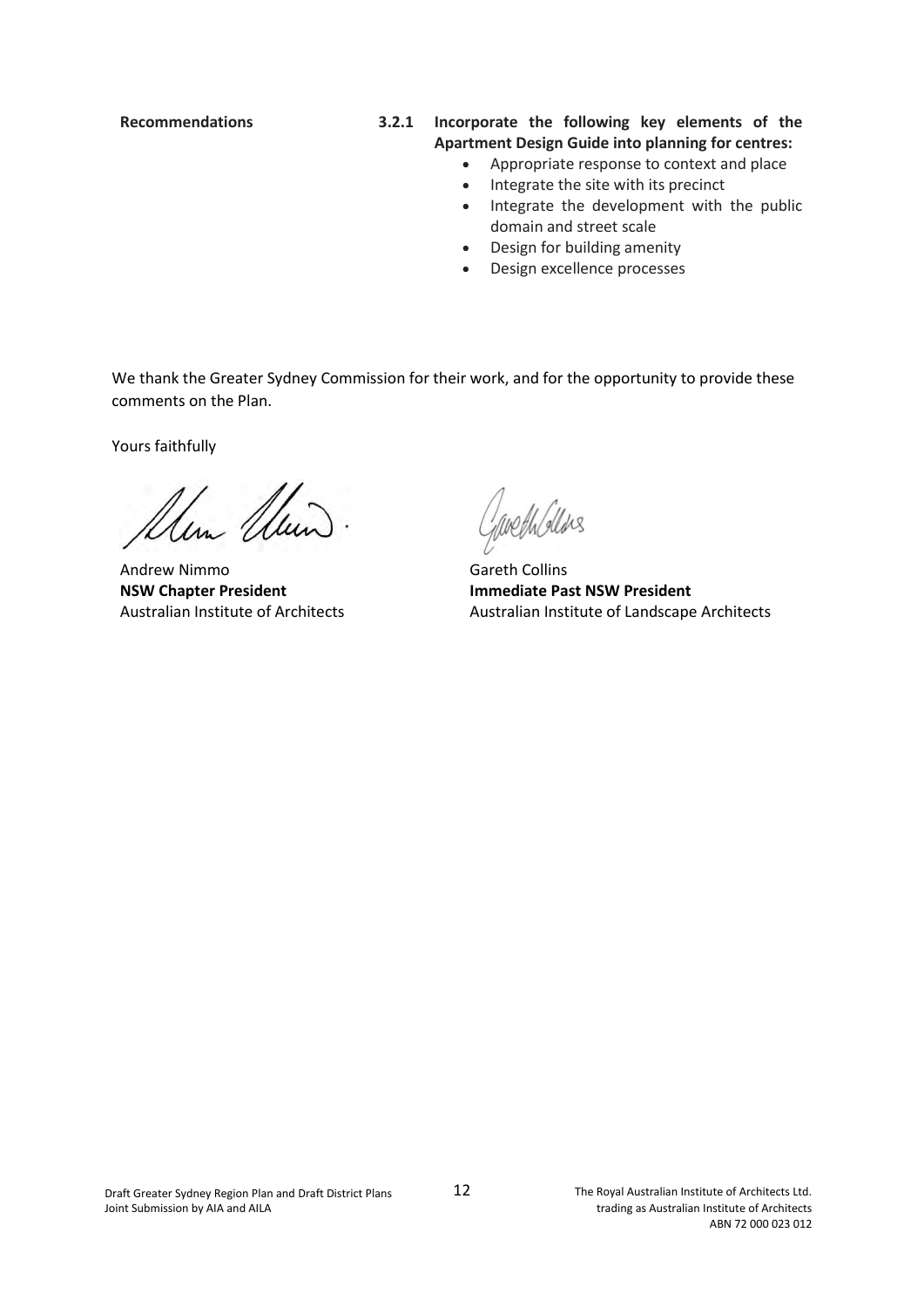### **SUBMISSION BY**

Australian Institute of Architects – NSW Chapter ABN 72 000 023 012 Tusculum, 3 Manning Street POTTS POINT NSW 2011 Telephone: 02 9246 4055 Email: nsw@architecture.com.au

### **PURPOSE**

This joint submission is made by the NSW Chapter of the Australian Institute of Architects and the Australian Institute of Landscape Architects to the Greater Sydney Commission in response to the Draft Greater Sydney Region Plan and Draft District Plans.

At the time of the submission the office bearers of the NSW Chapter (Australian Institute of Architects) are: Andrew Nimmo (President), Shaun Carter (Immediate Past-President), Sarah Aldridge, Callantha Brigham, Jacqui Connor, Sam Crawford, Steven Donaghey, Ashley Dunn, Monica Edwards, Peter Kemp, Alex Kibble, Phuong Le, Kathlyn Loseby, Joseph O'Meara, Howard Smith, Peter Smith, Michael Tawa.

The Executive Director for the NSW Chapter is Joshua Morrin. This submission was prepared by members of the Chapter's Built Environment Committee (Andrew Nimmo, Paul Walter, Philip Graus, Paul Berkemeier, Valeria Giammarco, Julie Lee, Gareth Collins, Dianne Griffiths) and Joshua Morrin for the NSW Chapter Council.

### **INFORMATION**

Who is making this submission?

- The Australian Institute of Architects (the Institute) is an independent voluntary subscriptionbased member organization with more than 11,000 members who are bound by a Code of Conduct and disciplinary procedures.
- The Institute, incorporated in 1929, is one of the 96 member associations of the International Union of Architects (UIA) and is represented on the International Practice Commission.
- The Institute's New South Wales Chapter has more than 3,000 members
- The Australian Institute of Landscape Architects (AILA) champions quality design for public open spaces, stronger communities and greater environmental stewardship.
- AILA represents 3,000 members throughout Australia and overseas, approximately one third of whom are based in NSW
- As a not-for-profit professional association, our role is to serve the mutual interests of our members and the wider profession.